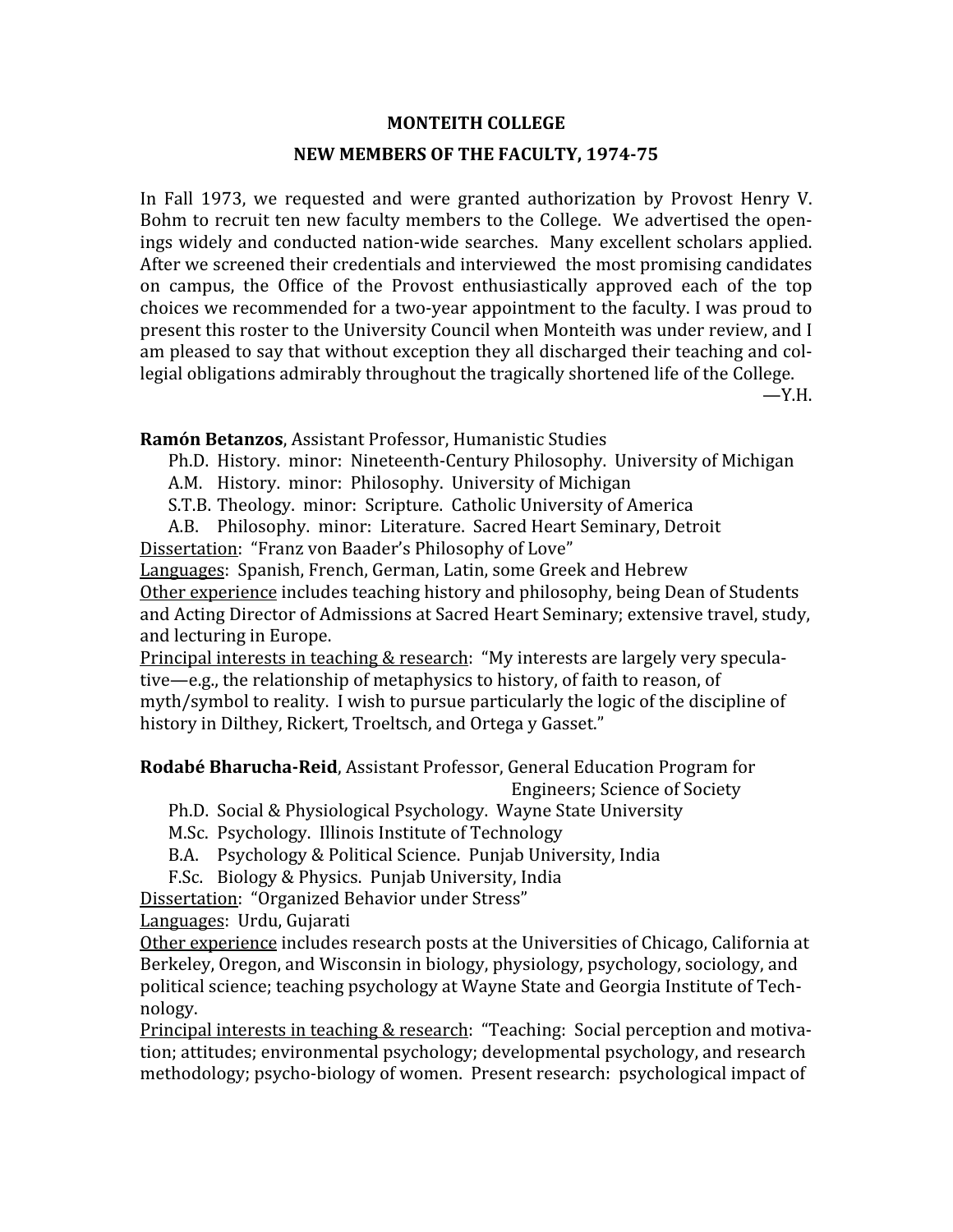the
environment,
with
special
reference
to
studies
of
crowding,
noise,
personality development,
and
technology."

Marc Cogan, Assistant Professor, Humanistic Studies

Ph.D. Social
Thought.

University
of
Chicago

(concentration
in
Greek
language,
literature,
history,
&
philosophy) A.B. English
literature.

University
of
Chicago

Dissertation:

"The
Structure
of
the
Composition
of
Thucydides' *History
of
the
Pe-*

*loponnesian War*" [subsequently published, Univ. of Chicago Press] Languages: French, classical Greek [subsequently Arabic & Italian]

Other experience includes teaching classics and interdisciplinary liberal arts at the University
of
Chicago.

Principal interests in teaching & research: "Interdisciplinary courses; liberal arts; literature
(especially
poetry);
classical
literature."

## **Charles
Hyde**,
Assistant
Professor,
Science
of
Society;

Ph.D.,
M.A.

European
Economic
History.

minor:

Economics.

Univ.
of
Wisconsin B.A. History.
minor:

Economics.

University
of
Massachusetts

Dissertation: "Technological Change and the Development of the British Iron Industry,
1700‐1879"
(partially
published
in
journals)

Languages:

French,
German

Other experience includes teaching economics at Indiana University and the State University of New York at Oneonta; teaching social science in the General Education Program
at
Boston
University.

Principal interests in teaching & research: "European and American economic history;
the
Industrial
Revolution,
particularly
the
social
impact
of
economic
change; the
history
of
technological
change;
the
social
and
economic
impact
of
technology; economic
and
social
change
in
the
Third
World;
economic
and
poligical
revolutions in
modern
China
and
the
Soviet
Union."

**Jaime
de
la
Isla**,
Assistant
Professor,
Chicano‐Boricua
Studies

M.S.W.

Community
Practice.

University
of
Michigan
School
of
Social
Work Graduate
student,
Ph.D.
program
in
education
&
community
development,

School
of
Education,
University
of
Michigan

B.A. Psychology.

University
of
Houston

Languages:

Spanish

Other
experience
includes
working
with
United
Migrants
for
Opportunity;
Latino Mental
Health
Outreach
Program;
Trabajadores
de
la
Raze;
advising
in
a
high
school equivalency program; advising in the Houston Independent School District; Houston Area
Urban
League;
Mexican‐American
Youth
Organization.

Principal interests in teaching & research: "The behavior and interaction of individuals in American society are governed or influenced by societal institutions. For many
segments
of
our
population,
this
serves
to
deny
their
fundamental
human rights and benefits. Our analysis must be critical and accurate. I will serve to improve
the
knowledge
and
skills
of
others
as
a
means
toward
institutional
change."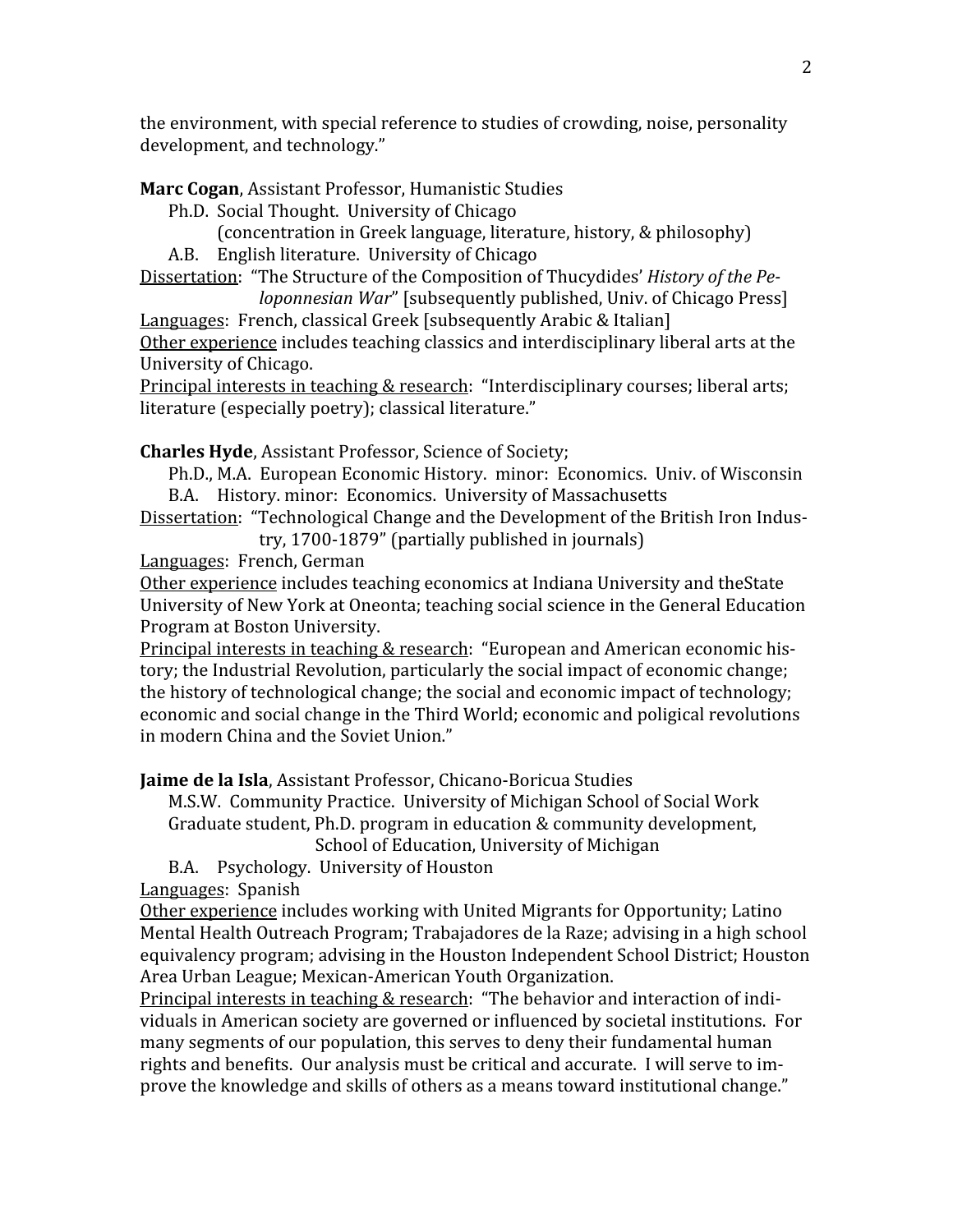**Roger
Nash**,
Assistant
Professor,
Science
of
Society

Ph.D. American
History.

Northwestern
University

M.A. American
History.

Roosevelt
University

B.A. English.
minor:

History.

Roosevelt
University

Dissertation: "Within These Walls: The Ideology of the Movement to Institutionalize
the
Insane
in
America,
1830‐1865"

Languages:

Some
French

Other experience includes teaching history at Roosevelt and Northwestern Universities;
editorial
work
for *Time*magazine.

Principal interests in teaching & research: "American social and intellectual history; the history of culture, in the broad anthropological sense—a people's values, the institutions that embody and transmit these values, and the forces that act to change them."

**Helena
Pycior**,
Assistant
Professor,
Natural
Science

- Ph.D. History of Science. minor: Modern European and Medieval History. Cornell
University
- M.A. Mathematics.

Cornell
University

A.B.
(s.c.l.)

Mathematics.
minor:

Physics.

Molloy
College

Dissertation: "Sir William Rowan Hamilton and His Philosophy of Algebra" Languages: Latin, French, German

Other experience includes teaching mathematics and history at Cornell; program development
at
Syracuse
University.

Principal interests in teaching & research: "History of mathematics; the scientific revolution of the 17<sup>th</sup> century; the problem of scientific revolutions; medieval history; German history; history of 19<sup>th</sup>-century British science."

**Charles
Rooney**,
Assistant
Professor,
Science
of
Society

- Ph.D. Social
Psychology.

University
of
Michigan
- S.T.B. Theology.

Gregorian
University,
Rome
- B.A. Philosophy.
minor:

English.

Sacred
Heart
Seminary,
Detroit

Dissertation: "Religious and Political Radicalism"

Languages: Italian, German, French, Spanish, Portuguese, Dutch, Russian, Polish, Modern
Greek,
some
Arabic
and
modern
Hebrew

Other experience includes graduate work in English at Oakland University; parish ministry; drug abuse counseling and therapy; teaching psychology at the University of Detroit; study at the National Training Laboratory.

Principal interests in teaching & research: "Teaching: I'm convinced that every student
can
get
excited
by
learning
how
to
interpret
what's
important
in
his/her
life. From experience I believe that close collaboration with someone more experienced in a field helps the student see more clearly. I intend to work closely with students. Research: How people shape their ideas about the 'political'."

**Ciro
Sepúlveda**,
Assistant
Professor,
Chicano‐Boricua
Studies

Ph.D.
candidate
(a.b.d.)

History.

University
of
Notre
Dame M.A.

History.

State
University
of
New
York,
Rochester